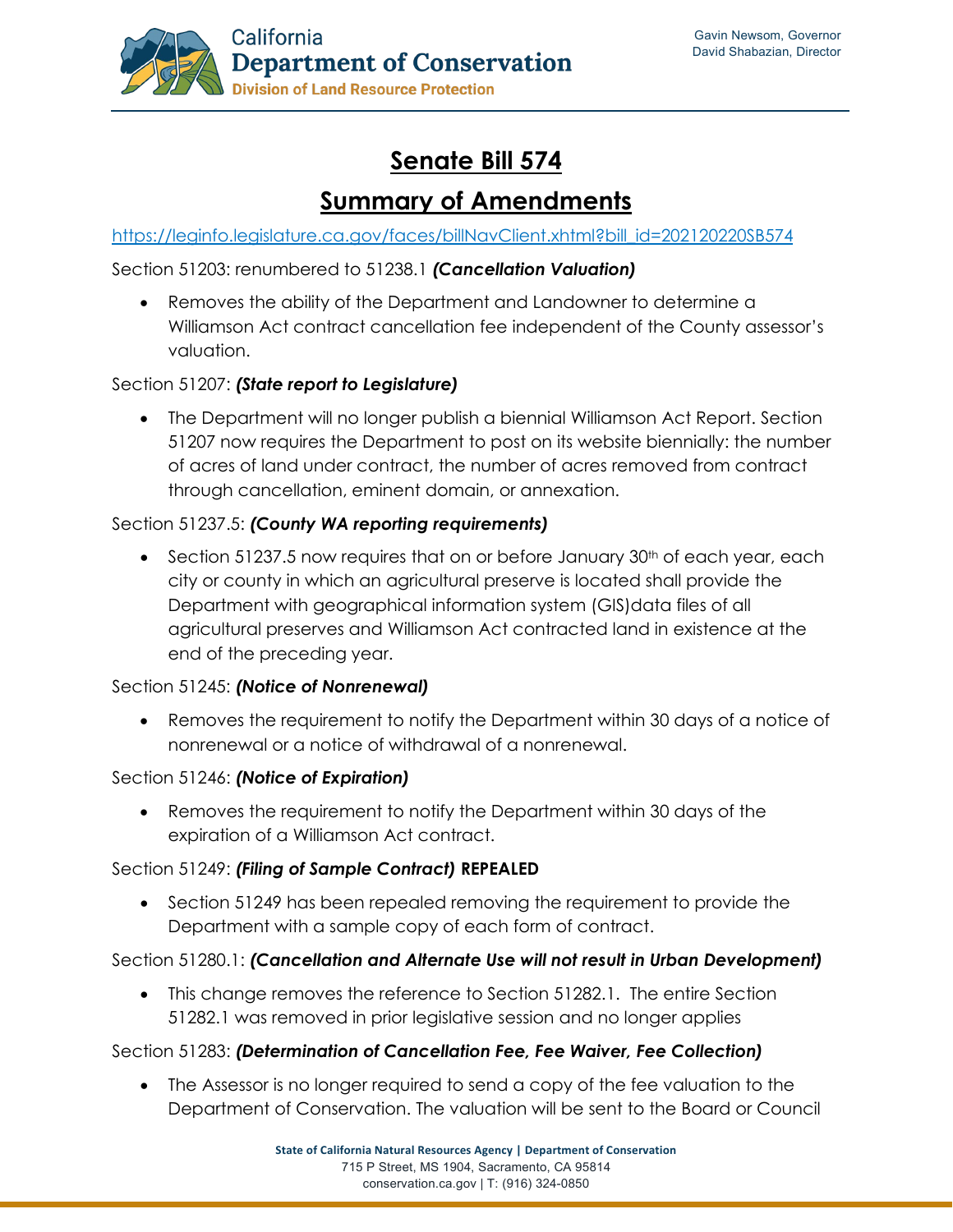and the landowner. There is a small change to reflect the reference change from Section 51203 to 51283.1

## Section 51283.4: *(Tentative Cancellation)*

- Changes the language to be consistent with 51283.1(c) (old section 51203(c)) that makes the cancellation fee valid for one year after the Assessor's original valuation.
- Requires the County to send a withdrawal of Tentative Cancellation to the Department of Conservation.

## Section 51283.5: *(Cancellation Formal Review Procedures)*

• If a formal review was requested by the landowner, they have the option to pay the fee plus a 20% security deposit pending the outcome of the formal review so that they may record the final certificate of cancellation. The change removes the Department of Conservation's involvement in determining the adequacy of the security deposit.

## Section 51284: *(Cancellation, Public Notice/Hearing)*

• Removes the requirement for the county to send notice of the upcoming public hearing for a cancellation petition to the Department of Conservation. The County is still required to send the published notice of the decision made for the cancellation.

## Section 51284.1: *(Department Review of Cancellation)*

• Eliminates the Department's review and comment period for a pending Williamson Act cancellation.

## Section 51291: *(Public Agency / Eminent Domain)*

• Eliminates the Department of Conservation's review and comment period for a public Acquisition of Williamson Act land. The public agency must notify the local governing body of the public acquisition and consider any comments they may have.

#### Section 51294: *(Enforcement of Eminent Domain)*

• Eliminates the Department of Conservation's enforcement of the findings required by section 51292.

## Section 51294.1: *(Eminent Domain of Water Transmission Facilities)*

• Removes language from statute referring to the required notification of a public acquisition to the Department of Conservation. Public Agencies are to work with the County/City administering the preserve.